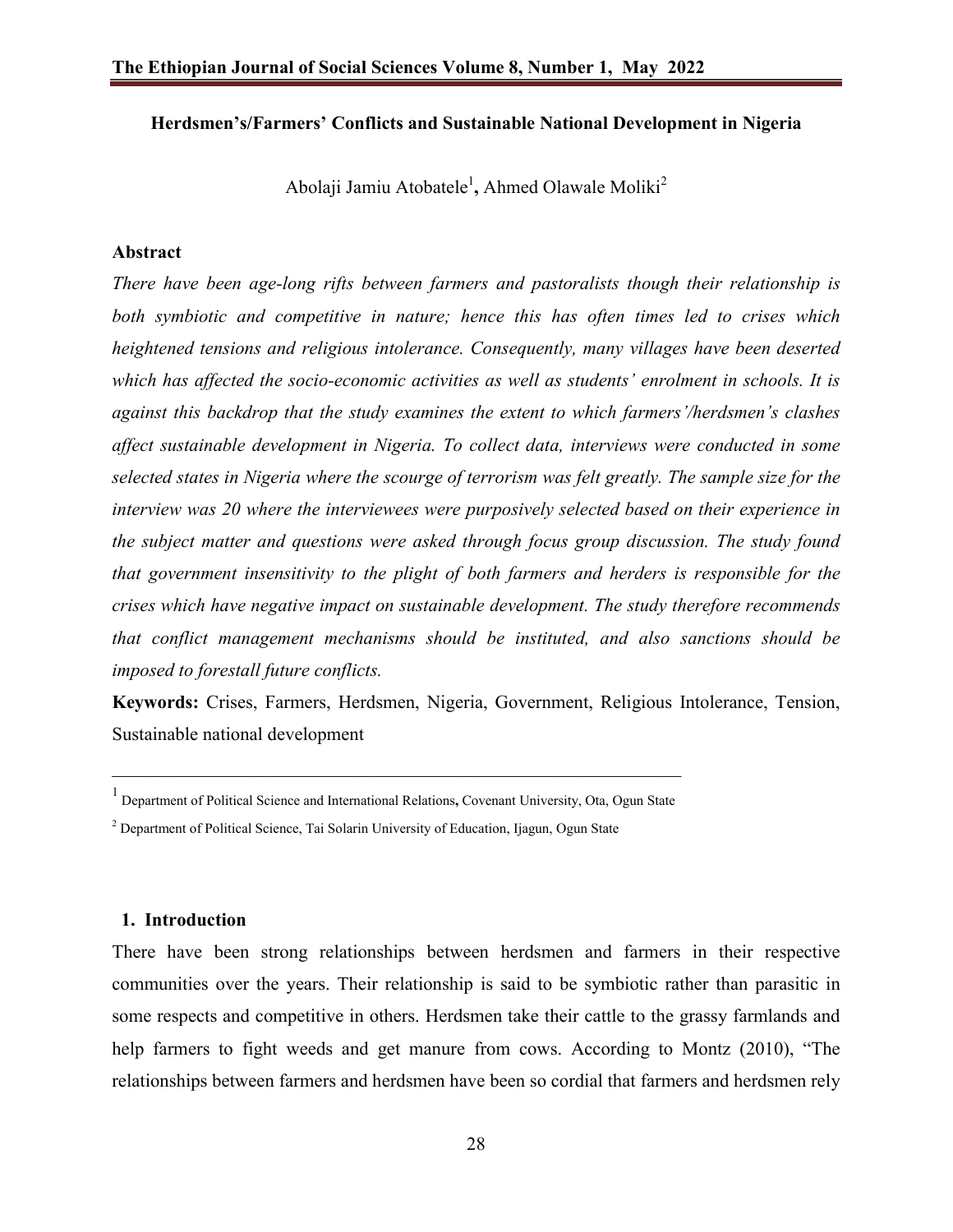on each other in the production of agricultural produce. Hussein (1998) opines that there has always been a competitive relationship between farmers and herdsmen which often leads to conflicts. Farmers' and herdsmen's relationships have also been seen as complementary in nature that in most cases have led to chaos (Mwamfupe, 2015). But in recent times, the relationship enjoyed by both farmers and herdsmen has gone sourer such that both engage in a fight which always claims lives and properties. Unfortunately, these fights have led to religious and ethnic crises where member of one faith or ethnicity claims that his or hers are superior to the others. According to Umar (2002), pastoral agriculture in Zamfara where many lives were lost and property destroyed due to Fulani herders' perception that the Hausa farmers were *kado* (meaning infidels or unbelievers).

However, uncontrolled conflicts threaten the sustainable national development in Nigeria as many lives and properties worth millions of naira have been destroyed in the last five years. Hence, this affects the living standards of citizens in terms of food security, reduction of the labor force, uprooting people from their ancestral home, low number of children enrolled in schools and the destruction of schools which have long negative effects on the areas and the country at large. According to Asogwa and Okafor (2016), conflicts pose a very disturbing threat to Nigeria's national security. It is estimated that Nigeria loses about \$14 billion annually to these clashes. In February 2016 about three hundred people were massacred and a further seven thousand people were displaced in four communities in the Agatu area of Benue State (SBM Intelligence, quoted in Abada, Okafor and Ofobuike, 2018).

In Nigeria, the fight between herders and farmers have reached an alarming rate as many communities in Nigeria have been abandoned due to incessant attacks from herders which often times results in mass killings of people and the destruction of properties worth millions of naira. For instance, months ago not less than ten people were killed in Plateau State which was linked to cattle grazing which was later transformed into religions tensions (Punch, 2018). These crises not only affect lives and properties but increase the incidence of poverty, reduce children enrolment in schools, commerce, internal security, low level of agricultural production, religious and ethnic intolerance to mention but a few, which have negative effects on the development of Nigeria. It is against this backdrop that this study seeks to examine the extent to which farmers'/ herdsmen's clashes affect sustainable national development.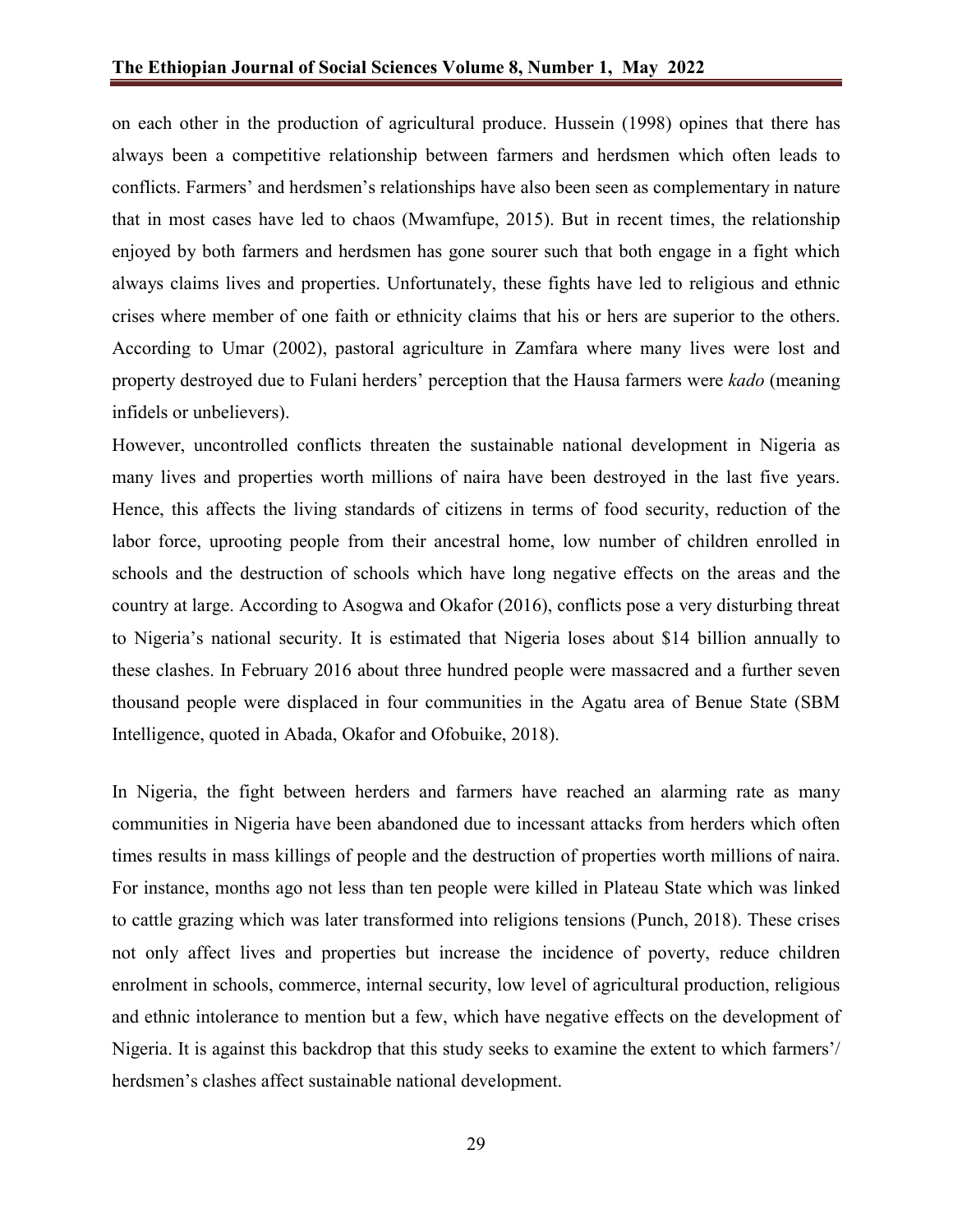#### **1.1 Literature Review**

Many researchers, analysts, policy makers, and opinion leaders have argued about the causes of farmers'/herdsmen's clashes and their consequences on sustainable national development. In other to understand the nature, causes and consequences of these clashes between farmers and herdsmen, it suffices to review some of the literature.

Gamgum (2018) conducted a study on the herdsmen and farmers conflicts in Nigeria: another dimension of insecurity. Data was collected from both primary and secondary sources coupled with content analysis techniques to analyze the data. The study found that the conflicts created tension not only in areas where there was direct confrontation between the disputants, but the conflicts terrorized every community and put them on alert to ensure that both short-term and long-term solutions were provided to return the state to a violence-free community. The study therefore recommended that institutional approaches should be used to settle grievances while the parties involved should exercise restraint. Bello (2013) carried out a research on herdsmen and farmers conflicts in North Eastern Nigeria: causes, repercussions and resolutions. The research was conducted in Yobe state with a four-stage cluster random sampling procedure which was used to select respondents for the study and relevant data was collected using structured questionnaires. The test-retest method was also used to test the reliability of the instrument. The study recommended that the government should make policies that will help Fulani herders to secure land for grazing so as to reduce the spate of conflicts. The study also concluded that both farmers and herdsmen suffered as a result of their conflicts that ranged from physical and economic to socio-psychological. The study failed to show how sample size was decided, and also the result in Yobe could not be representative of the whole of the North-East since Yobe state is just one state out of six states that constituted the north-east. Ofuoku and Isife (2010) conducted a study on the causes, effects and conflict resolution of nomadic cattle herders' conflict in Delta state, Nigeria. Data was collected through structured interview. The study also used simple random and positive sampling technique. The study found that the conflicts led to reduction in crop yield and income of farmers/nomads, displacement of farmers, loss of lives and properties and loss of grains in storage. The study therefore recommended that Local Communities Farmers Association (LCFA) and the extension institutions are to ensure that all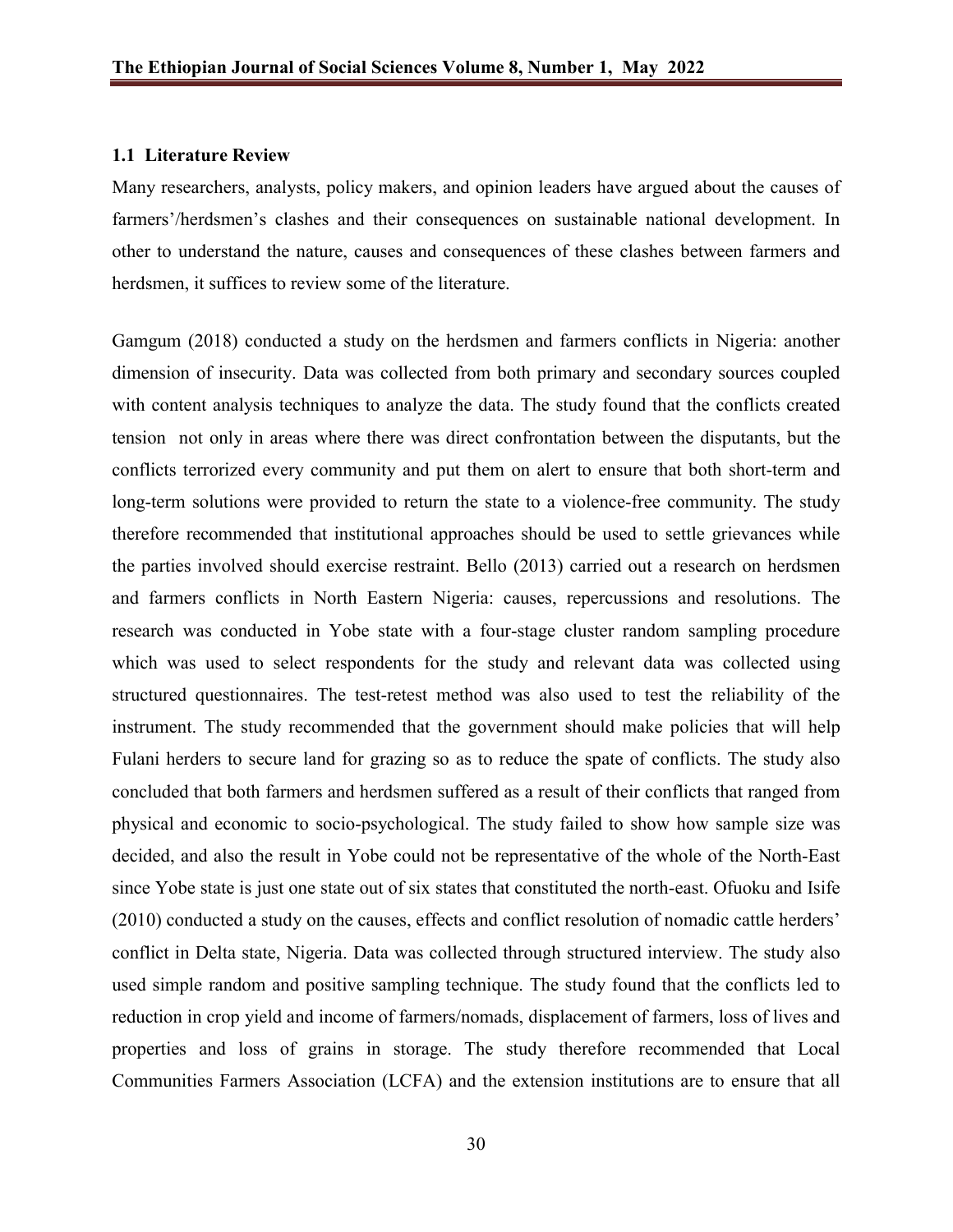the identified stakeholders be brought together under common forum and included in decision making and allow them to participate actively in the planning process. The study failed to adopt relevant research techniques and methodology to arrive at the conclusions. Ukamaka, Danjuma, Mbolle, Achonam and Mbadiwe (2017) carried out a study on livelihood issues in herdsmenfarmers' conflict among farming communities in Kogi state, Nigeria. Data was collected by the use of structured interview and focus group discussion, and descriptive statistics and factor analysis were adopted to analyze the data. The study revealed that crop farmers were predominantly male and with a mean age of 51 years practicing subsistence farming with specialization in the production of yam, cassava, maize and other arable crops. Also the study found that non-adherence to the law, livelihood and cultural interference are the main causes of crises. The study therefore recommended that the government should adopt a strategy and orient the farmers and herdsmen to the need to live peacefully and adhere to regulations that have to be one with the use of land. The study failed to show the population of the study areas and how it arrived at the sample size it used to conduct the structured interview and focus group discussion; the data collected was not sufficient for analysis. The work would have been more appreciated if it had adopted a robust research technique such as regression analysis with a structured questionnaire to complement the interview. Okoli and Atelhe (2014) carried out research entitled "Nomads against natives: A political ecology of herder/farmer conflicts in Nasarawa state, Nigeria". The study adopted a qualitative analysis of primary and secondary sources. The study revealed that the situation was made worse by changes in the climate.

The paper therefore recommended that effective regulation should be formulated by the government via effective and efficient land use laws and administrations. The paper is limited by the inability of the researchers to conduct interviews. Apenda (2016) conducted a research on an assessment of the impact of farmers-herders' conflict on food security in Benue state, Nigeria. The study adopted a survey design to generate cross-sectional data through the use of questionnaires, focused group discussions (FGDs) and oral interviews. A sample size of 320 farmers was taken from the affected population. Descriptive statistics were used to analyze the data. The study found that people were killed, properties such as farm land and schools were destroyed which resulted in a low level of farm output and human capital loss. The study therefore recommended that the government should formulate policies that would take care of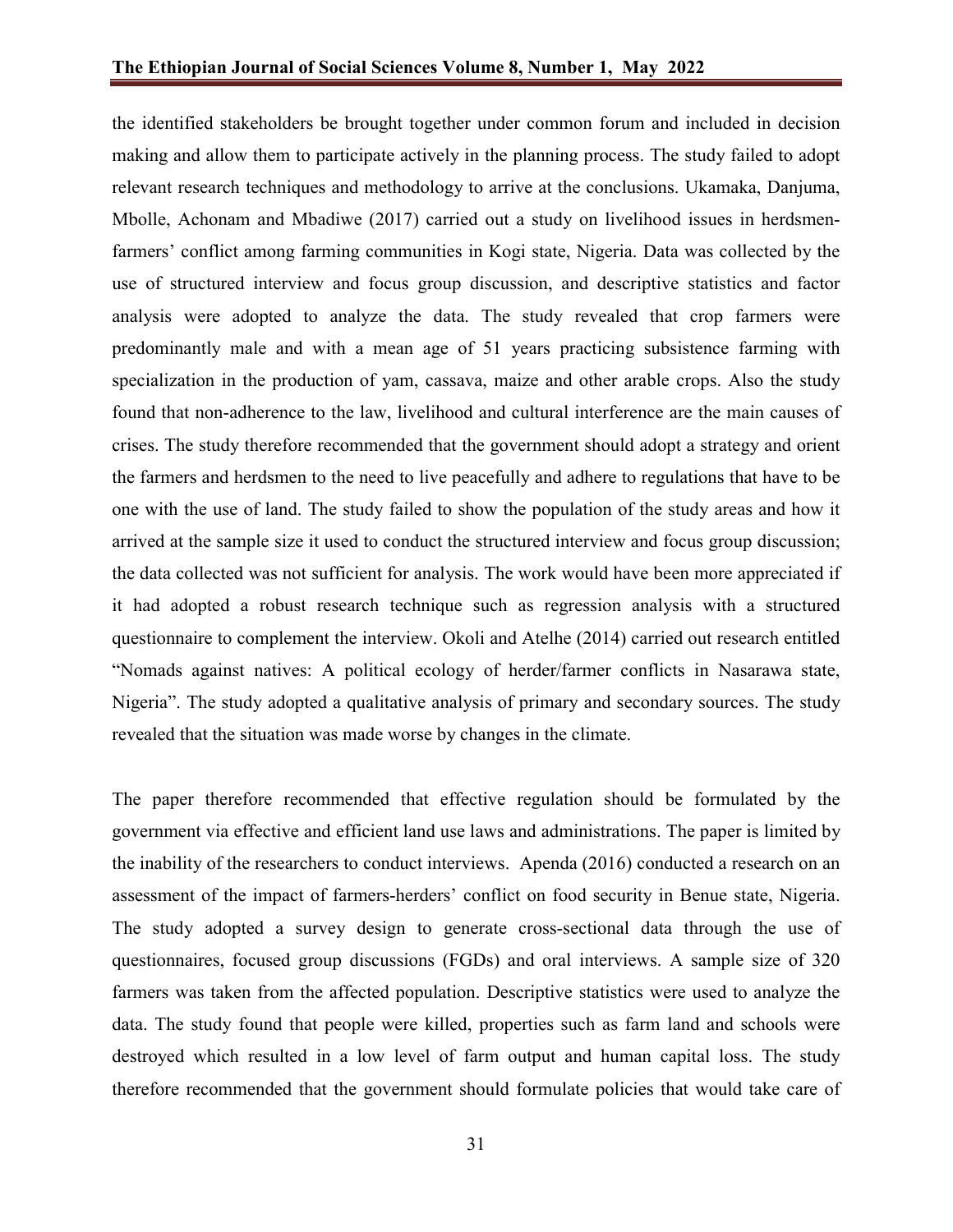the pastoralist's location that must be in consonance with the world best practices. The study failed to show the tools used to generate sample size coupled with the fact that there was no table showing regression and the results of its analysis. Abada et al. (2018) conducted research with the title "Political Economy of Cattle Colony: Between Herders-Farmers Conflicts and Sustainable Development". The study employed qualitative techniques of research to analyze its data and the study revealed that conflicts between herders and the farmers have negative effects on the contribution of the agricultural sector which depleted internally generated revenues and loss of manpower that would have assisted to maintain national development in Nigeria. Familugba and Adedayo (2020) carried out a study on indigenous conflict resolution strategy and sustainable development in Nigeria. The results of the study showed that indigenous conflict resolution contributed immensely to resolving many ethno-religious and societal conflicts. The paper concluded that indigenous conflict resolution strategy had played important roles in resolving major ethno-religious crises in Nigeria*.* Alonge and Okunade's (2014) study with the title "Ethnic Conflict and Sustainable Development in Nigeria: The Role of Peace Education" found that the issue was nationwide problem and went beyond ethnic conflicts and its threats to lives and properties increased, but mechanisms to avoid crises so that resources are put in use for such activities can be geared towards bringing about sustainable development in all spheres of life. The study therefore recommended that peace education should be introduced to schools so as to teach them to embrace peace.

## **1.2 Overview of the conflict between farmers and herdsmen in Nigeria and the number of attacks**

Benue is one of the 36 states in Nigeria, located in the northern central part of Nigeria with many tribes but predominantly occupied by Tiv. It has a vast farmland and this brought about interaction between the indigenes who are predominately farmers and the Fulani, a nomadic pastoralist. The agricultural activities of the indigenous people coupled with large arable farmland attract a lot of people to Benue state which include the pastoralist Fulani who are predominantly Muslims. Their quest for conducive environments where they can comfortably raise and cater for their cattle make them move from one place to another where there is water and no infestation of flies. According to Iro mentioned in Apenda (2016) "the Fulani use mobility as a production strategy to access water and pasture and possibly markets. In order to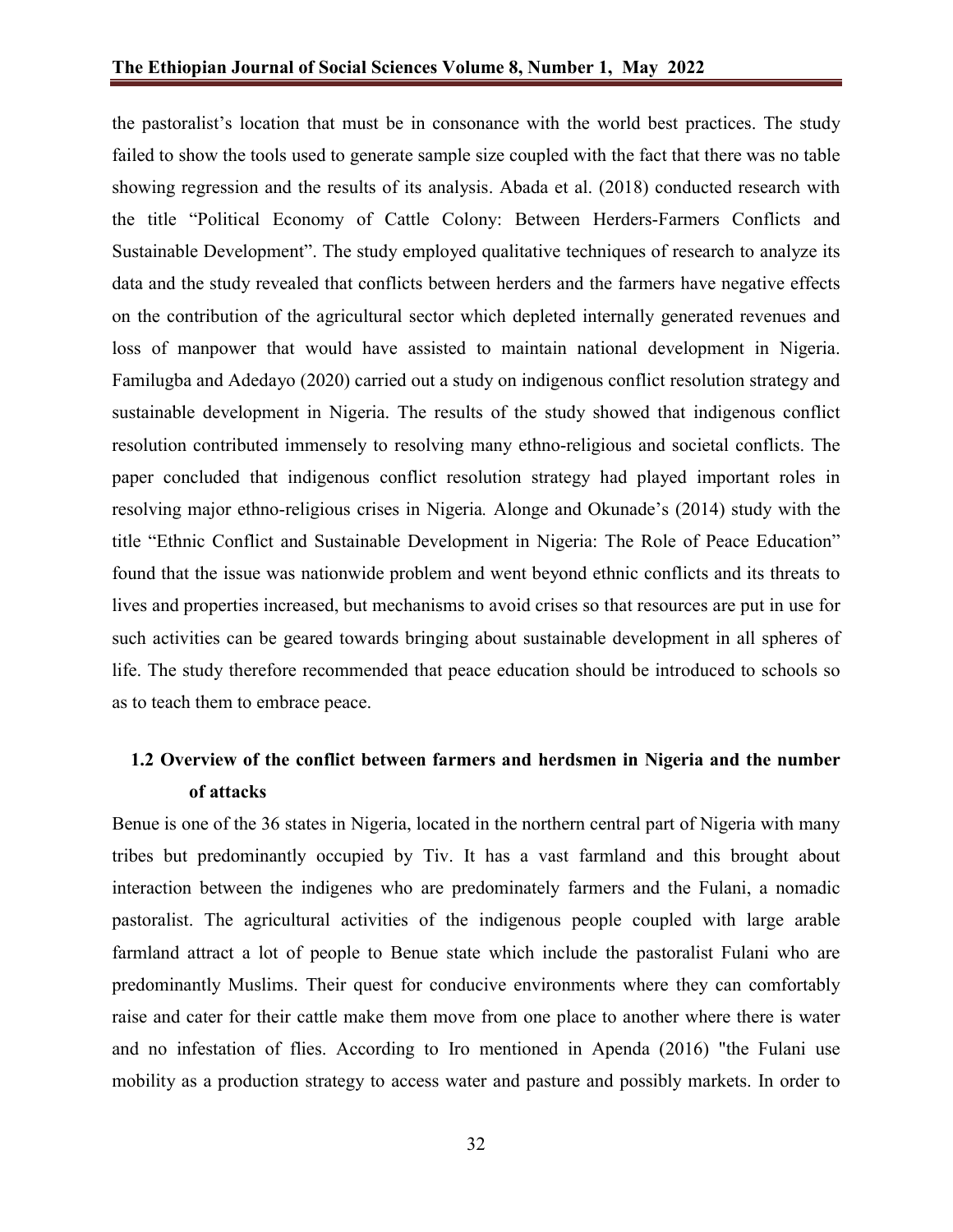cater for their herds they most often go to farms where foods and water are available for their cattle but these movements oftentimes make the herds move into the farms and damage the indigenous crops which degenerate into chaos and heighten tensions which result [in] religious crises". Apenda (2016) pointed out that "before now, conflict between the herders and farmers, took a dimension that could be referred to as dangerous, involved the use of traditional weapons such as machetes, bows and arrows. The nature of weapons used now include but are not limited to locally made pistols, Dane guns, rifles sub-machine guns, light machines guns and improvised explosive devices (IEDS)". According to AOAV, NWGAV quoted in Apenda (2016), "Islamic terrorist groups to which Fulani herders are close, look to Chad, Niger and Cameroon for their weapons". Corrupt security personnel sometimes give out their weapons for short periods of time to penetrate their dastardly acts (Fefa & Tough, 2015).

Nassarawa state is another state that partly constitutes the north central part with amalgamation of many tribes which include Hausa-Fulani, Tiv, Jukun, Gbayi, Egbura, Doma, Alago, Milgili, Kambari/Kanuri, but is dominated by the Eggon. The state lies within the savanna grassland region of central Nigeria. Nassarawa state is endowed with vast arable land but with sparse population which resulted in the movement of agricultural practitioners to the state making the state good for grazing. As the trend increases, this led to struggle for farmland and a stiff competition for the scarce land resources which led to confrontation and heighted tension. According to Adogi quoted in Okoli and Atelhe (2014), existing conflicts between farmer/herder relations is believed to have political undertone because of the dimension it assumes. This politicization of the situation was achieved through ethno-religious and parochial sentiments which different groups employed as an opportunity to wage war against their host communities.

Also there was a rift between farmers and herders in Nimbo, Enugu state. The clash caused the death of many farmers and herdsmen as many crops were destroyed and cattle were killed. The conflict started after many protests by the host community with respect to constant destruction of their farms by the cattle reared by the Fulanis, where scores were massacred by 500 armed Fulani herdsmen in the early hours of April 25, 2016 (Premium Times, 2018).

In Ondo state, there was a ceaseless havoc wrecked on the produce of farmers coupled with violence caused by the Fulani herdsmen (Sahara Reporter, 2016), where lives and properties were destroyed.

33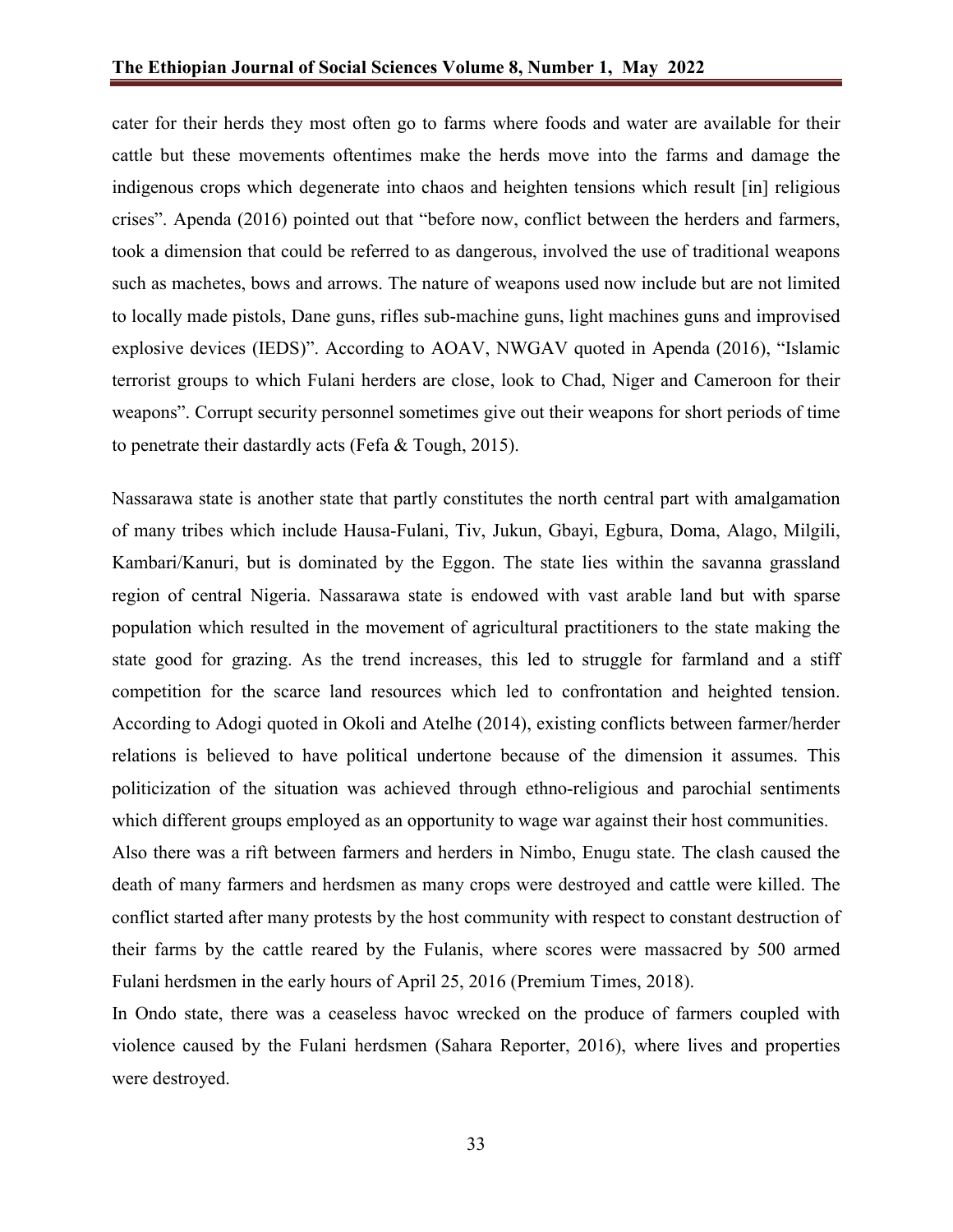Sunday Trust (2013) reported that there was a series of clashes between farmers and herdsmen on January 1<sup>st</sup> in Jukun, Taraba state where 5 people were hacked. On January 15<sup>th</sup> in Nasarawa state 10 people were killed; on January  $20<sup>th</sup>$  there was a clash in Nasarawa where 25 people were hacked. Also, on January 24<sup>th</sup> the clash between Fulani and farmers in Plateau state claimed the lives 9 people; on February  $7<sup>th</sup>$  another crisis was witnessed between Fulani and Eggon people in Nasarawa where not more than 30 casualties were recorded. On March  $20<sup>th</sup>$ , there was a clash between Fulani and Tarok in Jos, Plateau where  $18$  people were killed; on March  $28<sup>th</sup>$  there was another black day where 28 people were massacred in the fight between Fulani and farmers in Riyon, B/Ladi, Jos, Plateau state. Also, on March  $29<sup>th</sup>$  and  $30<sup>th</sup>$  there were clashes between Fulani and the natives in Bokkos areas of Bokkos local government Jos that left 18 people dead. On March  $30<sup>th</sup>$ , policemen and people were murdered in clashes that left 6 dead. On April  $3<sup>rd</sup>$ , farmers and Fulani clashed in Guma LGA, Benue State where 3 people were murdered. April 10th witnessed another clash between Fulani and Tiv farmers where 28 people were killed. On April 23<sup>rd</sup>, there was a fight between Fulani and Egbe farmers in Kogi State where 5 people were gruesomely killed. May 4<sup>th</sup> Fulani and Farmers clashed in Plateau State where 13 people were killed also Jukun and Fulani clashed in Wukari, Taraba State on the same day which left 39 people dead. On May  $13<sup>th</sup>$ , Fulani and Agatu clashed in Benue State where 50 people were gruesomely massacred. On May  $20<sup>th</sup>$ , Tiv and Fulani clashed at Benue-Nasarawa boarder.

#### **1.3. Causes of Conflicts between Herdsmen and Farmers**

Lack of respect for custom: this is one of the leading causes of conflict between herders and farmers as the visitors have no regard for traditions and agreement stipulating the modus operand of the herders. According to Ukamaka et al. (2017) staying on the farmland without the consent of the farmers coupled with the belief that they had the right to grazing in any farm caused conflict. Also the herders paid little respect for traditional grazing custom with the claim that land is a common property (Ukamaka et al., 2017).

Interference of livelihood: this includes burning of the farms that belong to their hosts and disrespect for traditional authorities. According to Adebayo and Olaniyi quoted in Ukamaka et al. (2017) grazing on harvested crops, stealing of farmers harvest by herders and destruction of soil are the major causes of conflicts between farmers and herdsmen.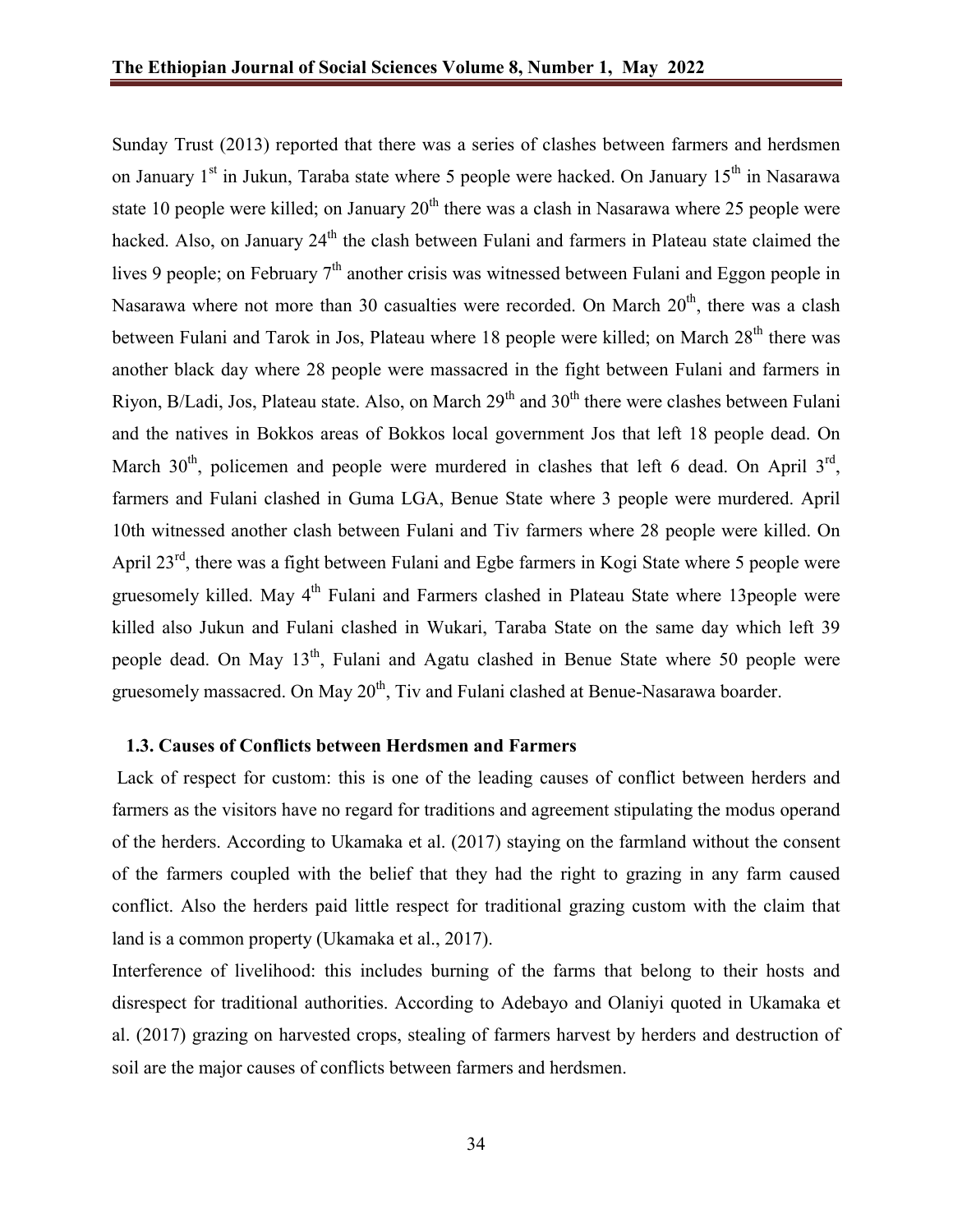## **1.4. Farmers-Herders conflicts and their effect on Sustainable National Development in Nigeria**

Conflicts between farmers and herders have been in existence for many years in Nigeria with little or no violence but the spate of the conflicts increased shortly after the inauguration of President Buhari's administration. First, it started with cattle rustling before it degenerated into a full-blown terrorism. It is unfortunate that the conflicts claimed many lives and properties with many indigenous people removed from their ancestral homes. It is no doubt that the conflicts have affected the existing development. For instance, many active young men and women that could help to sustain the country had been killed by the herdsmen. Students in the conflict-prone areas could not go to school again due to fear of the unknown and by extension, this will have a grave impact on human capital development. Also the money that the federal government should have committed to projects that would sustain the development of Nigeria was spent to wage war against those elements despite the millions of dollars spent to fight these nefarious groups. The security architecture has proven to be incompetent in handling this situation, thereby leading to total security breakdown. Since 1960, when Nigeria got her independence from Britain the country has been bedeviled with different kinds of violent conflicts ranging from the ethnoreligious killings in the Northern region, the Civil War that lasted for three years resulting in unimaginable destruction of lives and property, occasional electoral violence, communal and border clashes etc. Also, the terrorists have since their emergence in 2009 laid siege on the Nigerian State, thereby causing tremendous damage to human and natural resources of the country despite the seemingly repelling of the sect by the Nigerian military as reported widely in the local media (Adisa quoted in Abada, Okafor & Ofobuike, 2018). According to Amaza (2016), the serial attacks by the terrorists had claimed up to twenty thousand people and displaced more than a million from their homes. But while the worst activities of Boko Haram which have attracted national and global attention now seem to be reducing in all capacity, another emerging conflict between the pastoralists and farmers has taken another dimension with its attendant consequence on the national development. However, these conflicts of interests and mutual suspicions between the Fulani Herdsmen and farmers in different communities in Nigeria have clearly exposed the Nigerian security architecture and its incapability to save lives and property of the people. The predicament has become a national issue as many states in the federation are left out in the crises that are ravaging the entire country. The southern states that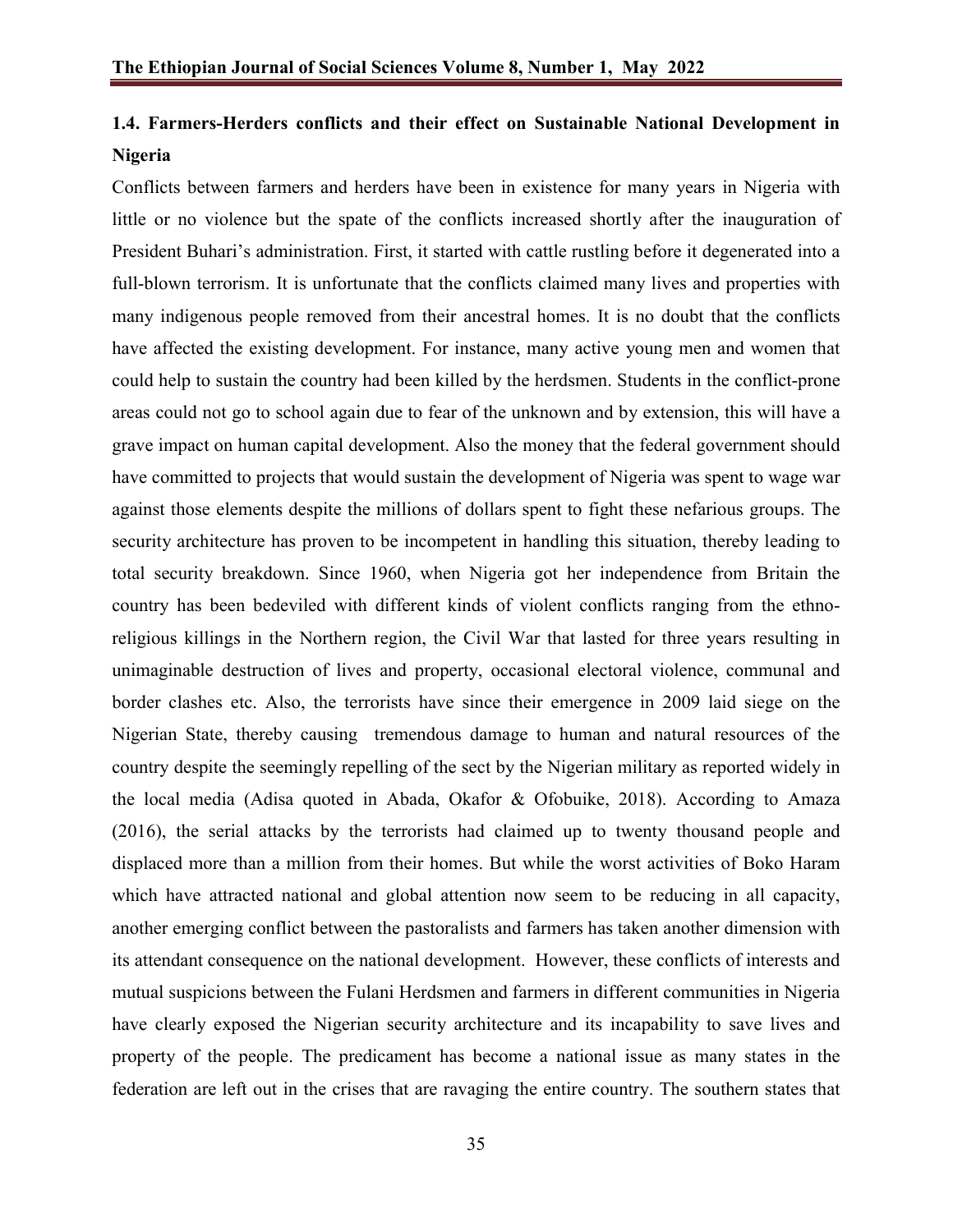are located thousands of miles from the home states of the Fulani herdsmen have persistently been attacked recently by the Fulani herders on agricultural produce which affects the rate of revenue generation in the country (Abada, Okafor & Ofobuike, 2018).

#### **2. Theoretical Framework**

This study adopts eco-violence theory to underpin the conflict between farmers and herders in Nigeria. The theory shows the nexus between environmental factors and violent conflicts (Onuoha quoted in Okoli & Atelhe, 2014). This theory was developed by Homer-Dixon (1999) which states that non-replenishment in resources, growth in population and inaccessibility of resources lead to scarcity which reduce the economic productivity, hence this leads to migration of people from one place to another which often times results in ethnic conflicts caused by deprivation. One of the tenets of the theory is the assumption that competition for scarce resources causes violent conflicts. This assumption has been worsened by the ecological/scarcity resources across the world. This theory best suits the situation in Nigeria. The Fulani herdsmen believe that land is a common property that is owned by everybody irrespective of your tribe, etc. therefore stopping them from grazing their cows from the farmland can result in confrontation and destruction of lives and properties which has become common in Nigeria.

#### **3. Methodology**

Interview was used to generate some of the relevant primary information in Oyo, Kogi, Enugu, Kaduna, Taraba and Nasarawa States through focus group discussion. The reason for interview in these states is because of the incessant fight that ensued between the farmers and the herders which claimed many lives and destruction of socio-economic development and activities. Twenty informants were purposively selected from the villages where farmer/herder clashes occurred within the five geo-political zones because the researchers reached a saturation point where responses from the respondents were insignificant (Kumar, R (2011). Also each of this state is a representative of a geo-political zone in Nigeria. For the secondary data, newspapers, magazines, reports, published materials, internet and live television broadcast were the major sources for the study.

#### **4. Results**

**4.1. The analysis of interview response** 

**Theme I: farmers/herders clash**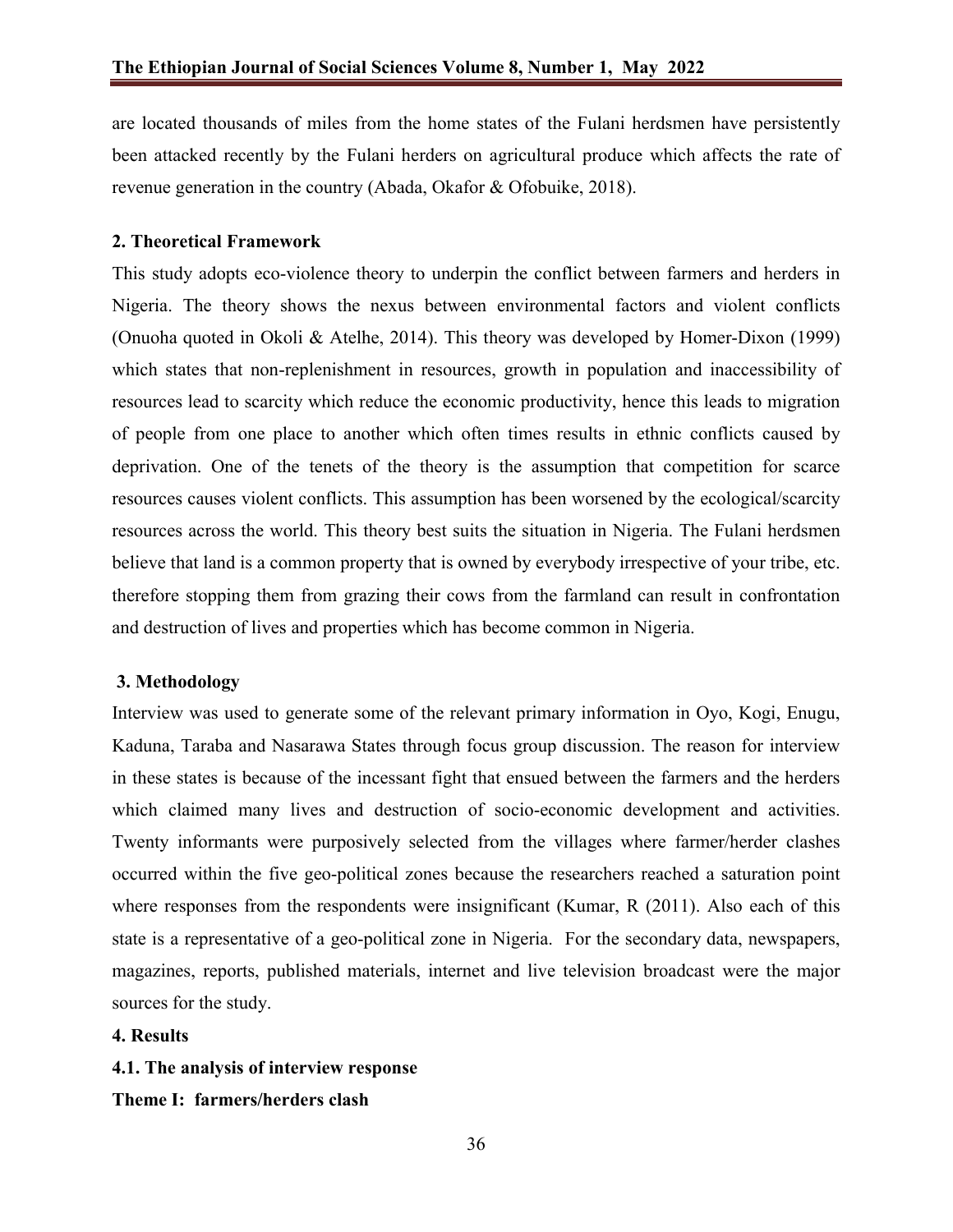#### **Sub-Theme I: how long did the farmers/herders clash?**

According to the informants:

''The fight wey dey between farmers and the Fulani don dey for long and the thing don waste many people life''. ''The problem between farmers and pastoralists was a long aged fight which has wasted many lives and properties worth millions of Naira.'' My younger brother was hacked in his farm because of the long rift between the farmers and the Fulani herdsmen and no justice has been served.'' "We are living our ancestral home because of government insensitivity to the plight of the common men."

### **Theme II: causes of farmers/herders incessant clashes**

### **Sub-Theme II: what is the cause of farmers/herders clash?**

According to the informants:

"Herdsmen are evil, they disrespect our tradition through their unruly behaviour and we accept that". Fulani dey enters our farm with their cows''. Because of the emergence of Fulani man as a president, they believe they own Nigeria by encroaching on the farms and destroy our plants.'' "Some herders deliberately cause problem in order to unleash anger on innocent communities in form of reappraisal attack.''

## **Theme III: Effect of farmers/herders incessant clashes and mechanism put in place to curb this menace**

# **Sub-Theme II: what is the effect of farmers/herders clash and what mechanism put**

### **in place to curb future occurrence?**

According to the informants:

''There is population explosion in our town because the herders find this area conducive for them to graze''. The clash don cause problem as many no fit go farm. Even if you go farm wetin you want harvest? Is it the produce wey cows don shop or spoil….? Therefore this fight don make cost of food increase for market." "The fact is that this clash between farmers and Fulani herdsmen has continued to exacerbate the incident of poverty in Nigeria most especially the people in the affected areas." "To me government is not sincere with themselves as they plan to introduce 'ruga' which the meaningful Nigerians objected". Nigerian government is not realistic because all the mechanism put together are being objected by Nigerians. "Fulanis are not Nigerians they should go back to where they came from"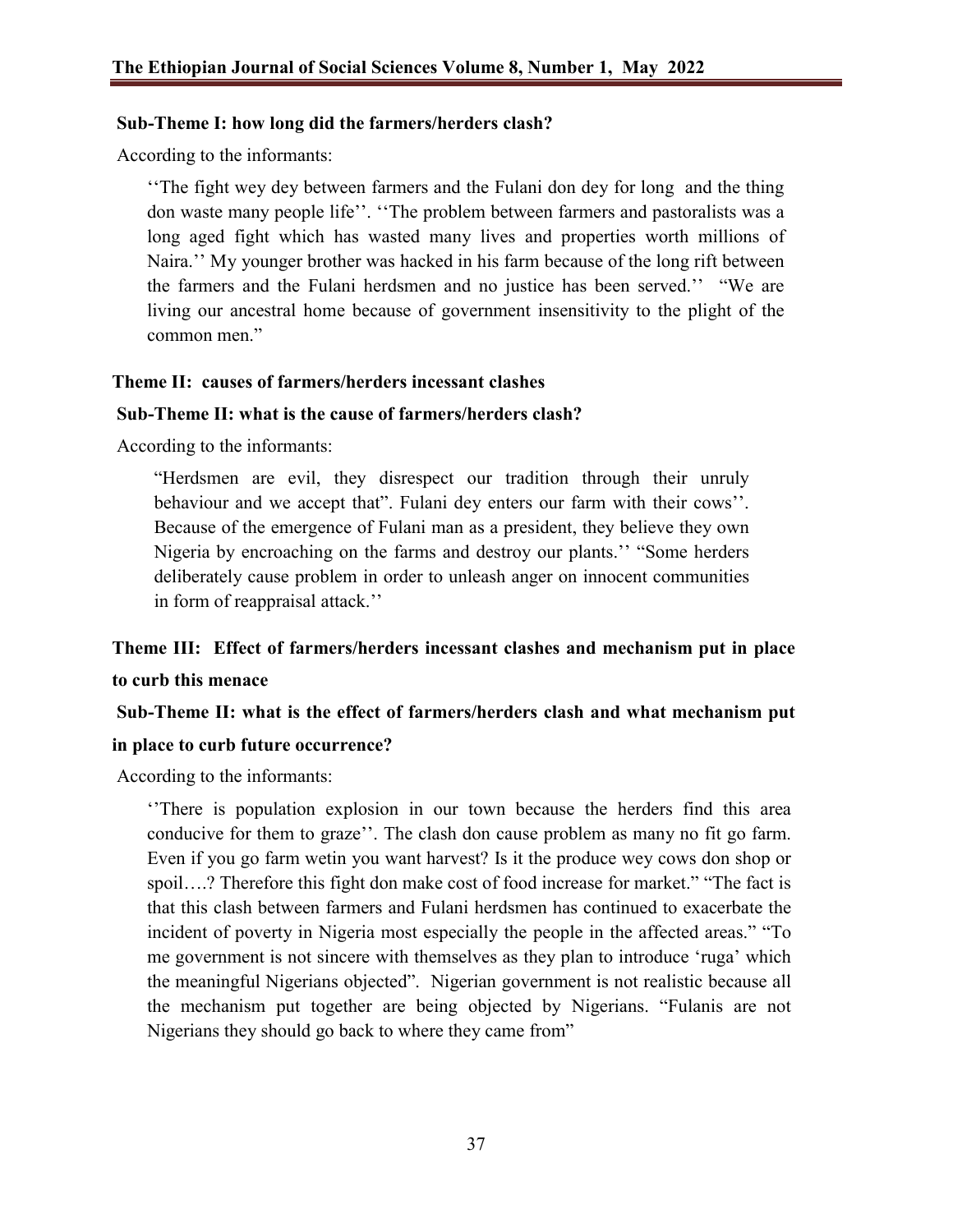#### **5. Discussions**

From the interview conducted across the country, it is observed that conflicts between pastoralists and farmers have begun and increased over many decades which have made thousands of people flee their ancestral homes to other places seeking refuge. Farmers and herders fight is not new in Africa as there were similar cases, for example, in the Central African Republic. The villagers interviewed were sad about the insensitivity of the government. They were of the opinion that the leadership of Nigeria could have provided permanent solutions to this problem amicably rather the government showed carefree attitude that has led to the loss of lives and the destruction of property. Hussein (1998) opines that there has always been a competitive relationship between the farmers and herdsmen which often leads to conflicts. Relationships between farmers and herdsmen have also been seen as complementary in nature and have often led to chaos (Mwamfupe, 2015).

Also, population momentum has put pressure on the land and water resources, thereby making it difficult for the leadership to create route for the cattle's and pastoralists, which often times make the cattle and herders to encroach on farms leading to destruction of farms. However, the herders believed that lands are free gift of nature, therefore they can graze their cattle anywhere. Despite the fact that the herdsmen can graze their cattle anywhere, they should know that farm is completely out of it. Also many Nigerians believe that herders are not Nigerians therefore they cannot graze their cattle anywhere. This belief has caused a lot of chaos leading to destruction of government and private property such as schools and houses. Moreover, this situation has equally reduced pupil enrolment in schools. The findings also showed that some herdsmen deliberately perpetrated dastardly acts by taking their herds to their host farmlands for reprisals.

The herders failed to respect the tradition of their host communities which often times led to conflicts as they believed that they were Nigerians, hence they thought they could graze their cattle anywhere in Nigeria without intimidation. However, it is found that the government has not instituted social control mechanisms to forestall conflicts between pastoralists and farmers. The Nigeria government did not show that it was sensitive to the plight of Nigerians, most especially to the farmers that are always at the receiving end.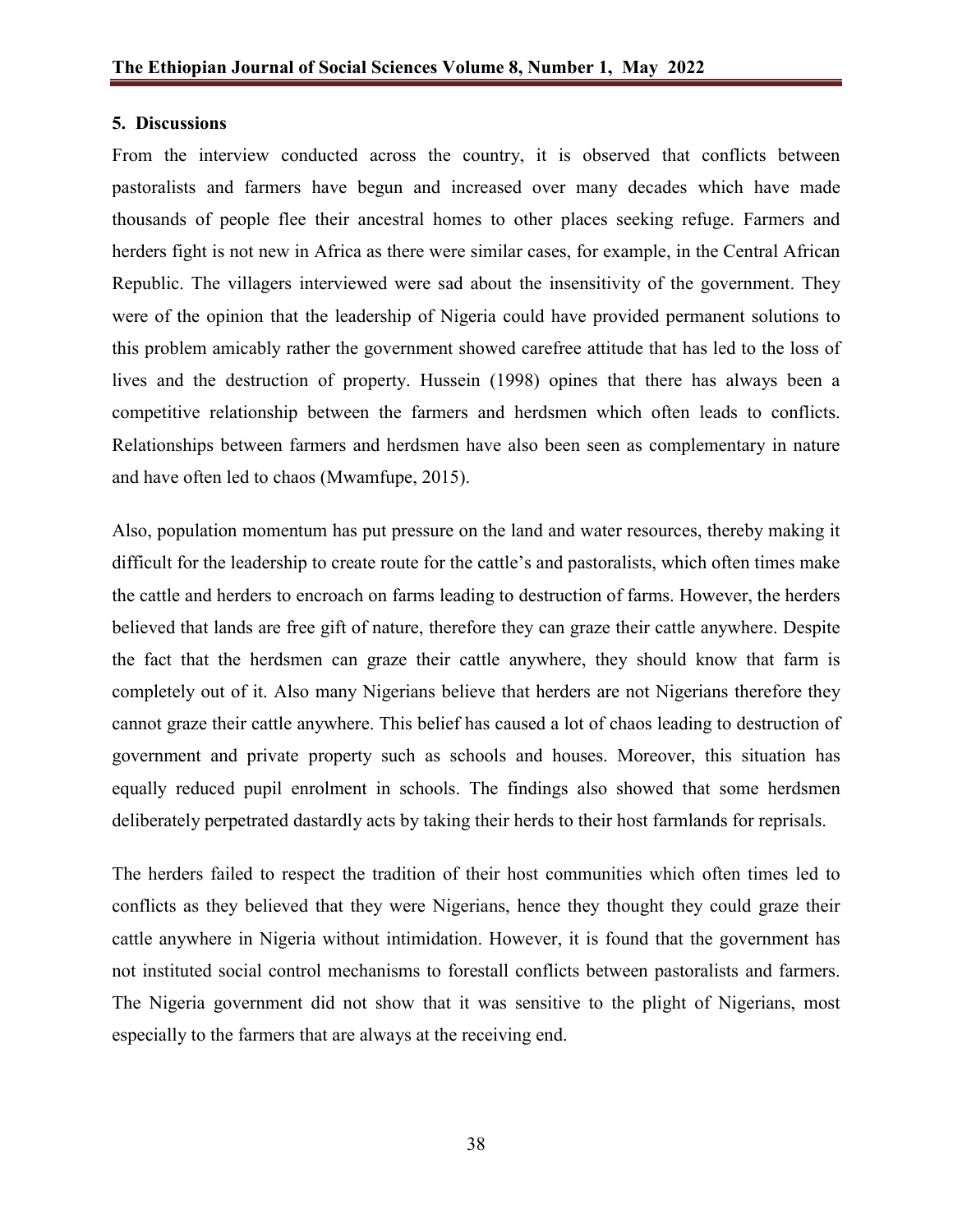### **6. Conclusion and Recommendation**

Despite the benefit that the farmers and herders could gain which will help to sustain socioeconomic development, the government has not reached a conclusive decision on how to end farmers and herdsmen crises in Nigeria. The study therefore recommends that the government should establish more police posts with arms and ammunition in the affected communities and should bring to prosecute all the arrested trouble makers so as to forestall future crises. By doing this those who have left their ancestral home will return. An effort should also be made by the government to create modern husbandry for the herders which can attract payment to host communities.

Also the leadership should create awareness and sense of responsibility by pledging to Nigerians that nothing will happen to their farms and properties if leased for modern husbandry. There should be creation of social control mechanisms that will end these crises which include arresting anyone fanning conflicts. The herders should respect the tradition of their host communities to the letter without compromise.

#### **References**

- Abada, I.M., Okafor, N.I., & Ofobuike, C.L. (2018). Political economy of cattle colony: Between Herders-Farmers conflicts and sustainable development in Nigeria. *International Journal of Social Sciences, 4*(2), 1710-1726.
- Alonge and Okunade (2014). Ethnic conflict and sustainable development in Nigeria: The role of peace education. *International Journal of Education & Literacy Studies 2(3), 23-25.*
- Bello, A. (2013). Herdsmen and farmers conflicts in North-Eastern Nigeria: Causes, repercussions and resolutions. *Academic Journal of Interdisciplinary Studies 2*(5), 129- 139
- Familugba, J.O., & Adedayo, A.M. (2020). Indigenous conflict resolution strategy and sustainable development In Nigeria. *Sapientia Global Journal of Arts, Humanities and Development Studies (SGOJAHDS), 3*(4), 55 – 66.
- Gamgum, W.A.A. (2018). Herdsmen and farmers' conflicts in Nigeria: Another dimension of insecurity. *Journal of Public Administration and Social Welfare Research 3*(1)
- Homer-Dixon, T.F. (1999) *Environment, Scarcity and Violence*, Princeton, N.J: Princeton University Press
- Moritz, M. (2010). Understanding herders-farmers conflicts in West Africa: Outline of a processual Approach. *Human Organization 69*(2).
- Mwamfupe, D. (2015). Persistence of farmer herder conflict in Tazanian. *Int.J.Sci.Res.Pub 5*(2), 1-8.